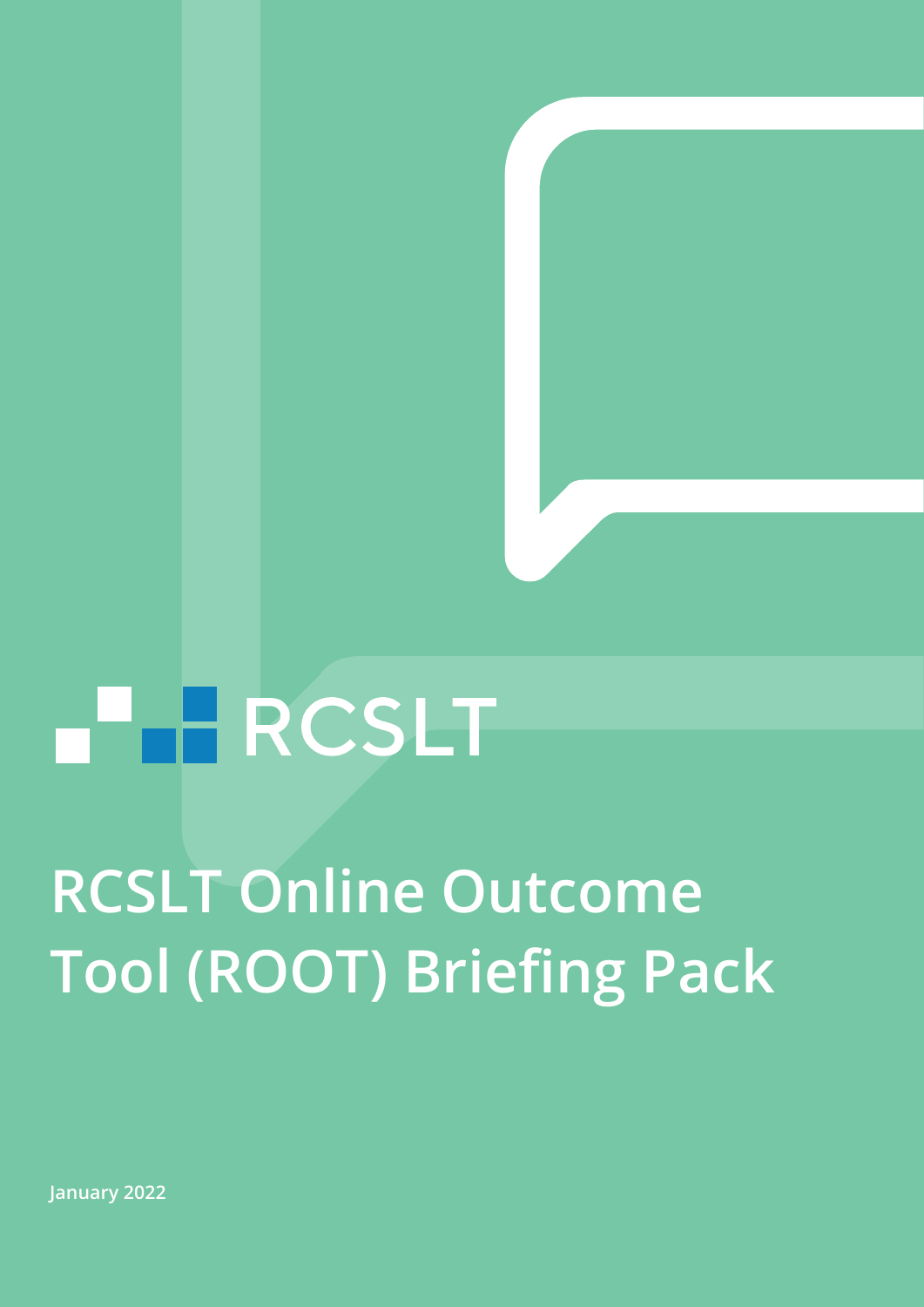

## 1.0 Executive summary

- 1.1. The RCSLT Online Outcome Tool (ROOT) has been developed to support speech and language therapy services to record and report outcomes data. Measuring outcomes and analysing and using this data can support the delivery of quality services for individuals with speech, language, communication and/or swallowing needs (annex 1).
- 1.2. The RCSLT is using a phased approach to rolling out the ROOT to the wider profession. SLT services interested in using the ROOT should register at: <https://rcslt-root.org/public/register>

## 2.0 Background

- 2.1. The Royal College of Speech and Language Therapists (RCSLT) is working to support its members to improve the collection of outcomes data, which is valuable for a number of different reasons (annex 1). Outcomes data can be used in a number of different ways, from supporting the delivery of care for individuals with speech, language, communication and swallowing needs, to demonstrating the impact of speech and language therapy for the communities that you serve.
- 2.2. Therapy Outcome Measures (TOMs) (Enderby and John, 2015; 2019) was selected as the 'best fit' against a set of criteria developed to identify an existing outcome measurement tool to enable comparable, valid and reliable data to be gathered from across the speech and language therapy profession (annex 2). An online tool has been developed to collect and collate TOMs data and generate aggregated data reports. The reports generated by the RCSLT Online Outcome Tool (ROOT) can be utilised by speech and language therapists (SLTs) to inform clinical decision making and offer the potential to demonstrate the impact of SLT interventions for individual service users and cohorts of service users. The reports can be used to assist with service evaluation and quality assurances purposes, and to inform those funding speech and language therapy services.
- 2.3. Following a successful pilot, the RCSLT Board of Trustees approved a phased rollout of the ROOT to the wider profession (annex 2). This briefing pack has been developed to provide information about the ROOT to speech and language therapy teams and services interested in using the ROOT.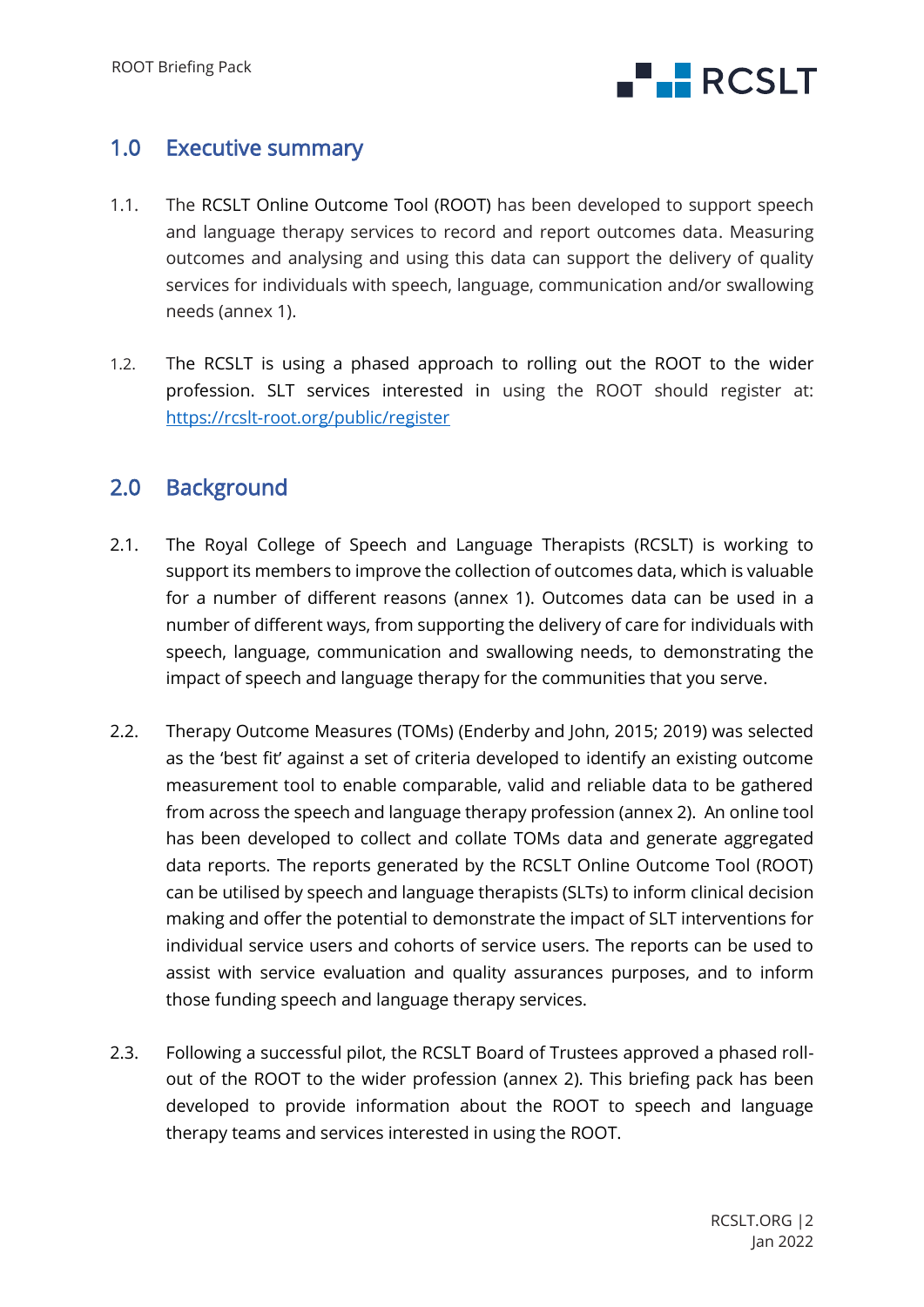

2.4. The ROOT is available to speech and language therapists as part of their membership of the RCSLT.

## 3.0 Overview of the RCSLT Online Outcome Tool (ROOT)

3.1. The RCSLT Online Outcome Tool (ROOT) is a stand-alone online tool that has been developed to collect and report on outcomes data. SLTs, teams and services can enter TOMs data for service users directly to the ROOT, or alternatively, data held in existing electronic system can be uploaded and incorporated (Figure 1).

| Direct data entry | . Data about service users is entered directly into the ROOT                                                                                                            |
|-------------------|-------------------------------------------------------------------------------------------------------------------------------------------------------------------------|
| Data upload       | •SLT services that are currently able to collect and collate<br>TOMs data effectively within their local electronic<br>system(s) can export data and upload to the ROOT |

Figure 1: ROOT data collection methods

- 3.2. The ROOT collects data about the individual's age, gender, diagnoses and TOMs ratings at different points in time. Clinicians can use the tool to record and monitor outcomes for individual service users and access reports that show change over time in association with speech and language therapy interventions (annex 3).
- 3.3. The ROOT also aggregates data collected across a speech and language therapy team/service and generates reports (annex 4). These can be used by service managers and leaders to evaluate the outcomes delivered and support them with monitoring outcomes for specific clinical groups and evidencing the impact of speech and language therapy. Filters can be applied to the reports to drill down to specific clinical groups at the required level for data analysis and reporting. Speech and language therapy services using both methods of data collection will have access to aggregated data reports about the outcomes delivered by their service.

## 4.0 Signing up to use the RCSLT Online Outcome Tool (ROOT)

4.1. Members who are interested in using the ROOT are encouraged to register at: <https://rcslt-root.org/public/register>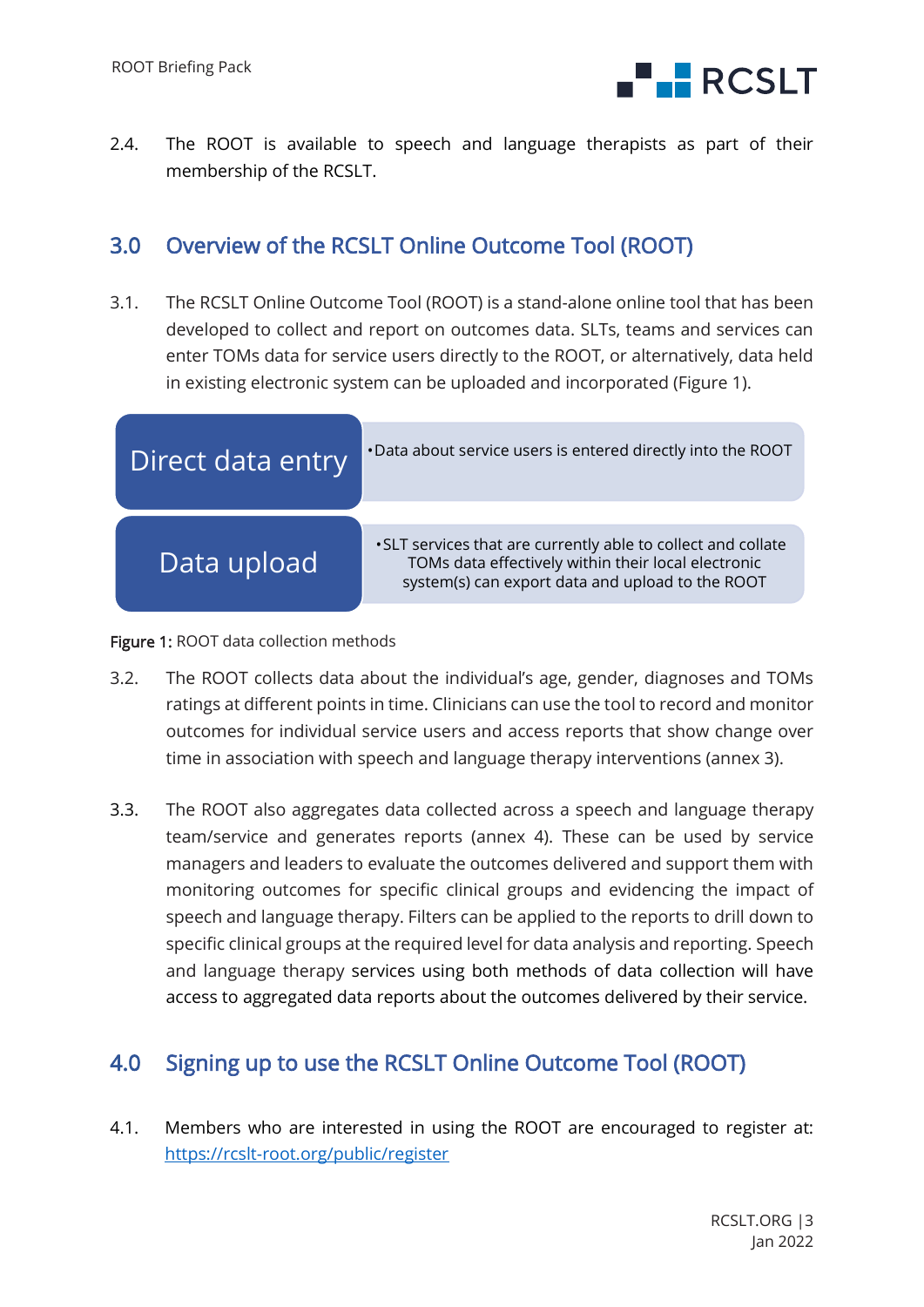

- 4.2. The [ROOT-ready flowchart](https://rcslt-root.org/Files/Documents/ROOT%20ready%20flowchart%20-%20December%202021.pdf) has been developed to guide members through the typical sequence of steps involved in implementation, but the time required to implement the ROOT in your team/service will depend on a number of factors.
- 4.3. After completing the initial stage of the [online registration process \(link\),](https://rcslt-root.org/public/register) members will be asked to fill in their progress with the steps in the ROOT ready flowchart, and update this over time.
- 4.4. Several supporting resources have been developed to support speech and language therapy services to implement the ROOT, including:
	- Information governance resource pack
	- Data specification for teams/services using the data upload method to ensure database compatibility with the ROOT
	- ROOT Training resources

These are available at[: https://rcslt-root.org/Content/getting-ready-to-use-the-root](https://rcslt-root.org/Content/getting-ready-to-use-the-root)

4.5. For more information, please contact [ROOT@rcslt.org](mailto:ROOT@rcslt.org) 

## 5.0 References

Enderby P, John A. Therapy outcome measures for rehabilitation professionals, Third Edition. Guildford: J&R Press Ltd; 2015.

Enderby P, John A. Therapy Outcome Measure User Guide. Croydon: J & R Press Ltd; 2019.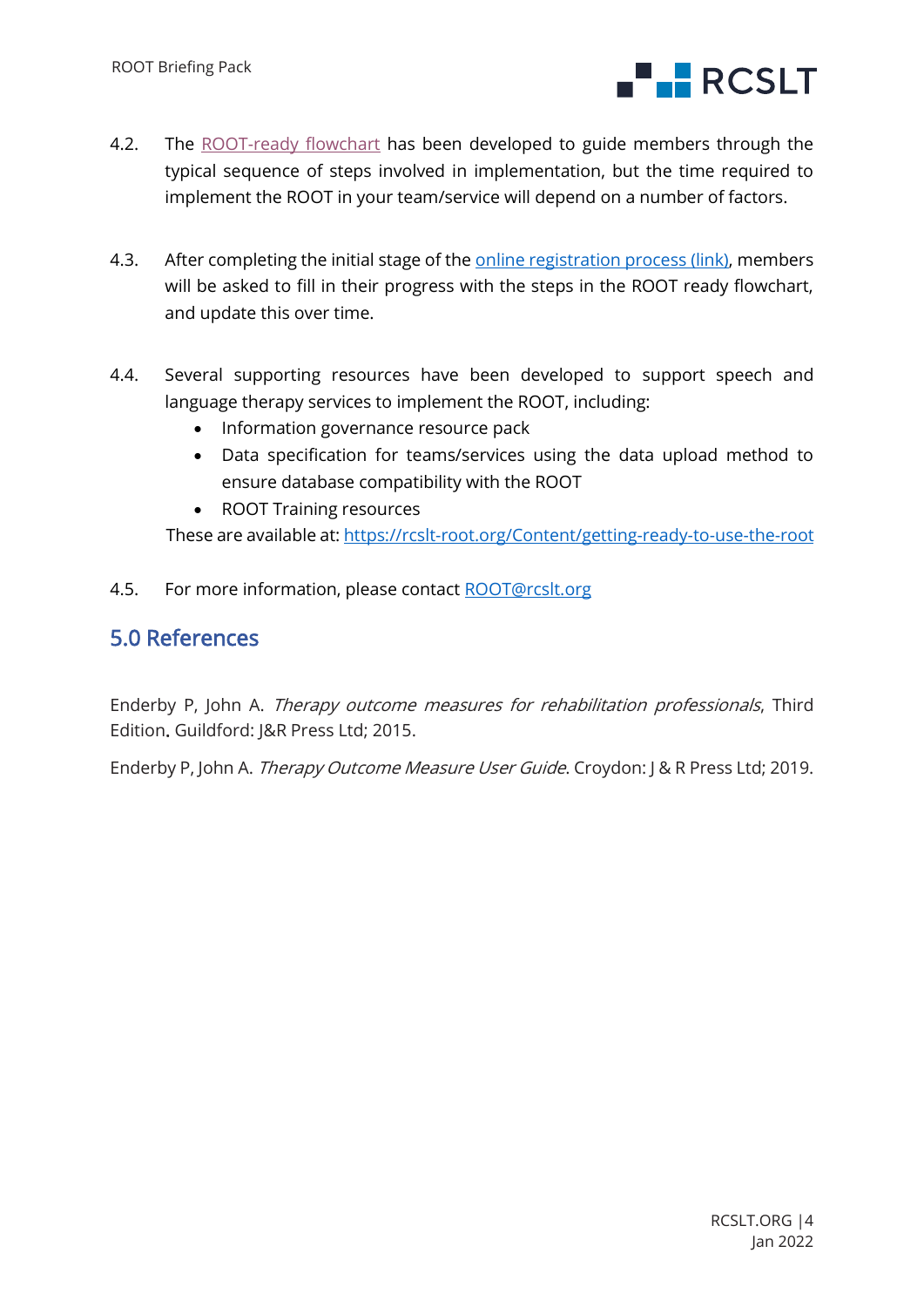## Annex 1: Why Use the ROOT?

## **TOP 5 REASONS TO USE THE ROOT**

**NEW ROSLT** 

**FRECSLT** 

#### **Ensures high quality care** for your patients Provides a 'temperature check' of your overall outcomes, supporting SLTs with their clinical decision making and reflective practice

**Evaluates the impact of your interventions** Assists with identifying what is working well and where there are areas for improvement

**Supports improvement of** your speech and language therapy services Informs on decisions about service delivery and evidences the need for change

Gives your service a role in influencing at a local and national level Provides a wealth of information that can be used by the RCSLT and its members to illustrate the role and impact of speech and language therapy

**Highlights the impact of** your service to key stakeholders, including funders and commissioners Enables SLTs to demonstrate the difference that they make and showcase the value of speech and language therapy

"ROOT equips us with a means of highlighting the areas where we have effected positive change"

rcslt-root.org/public/register root@rcslt.org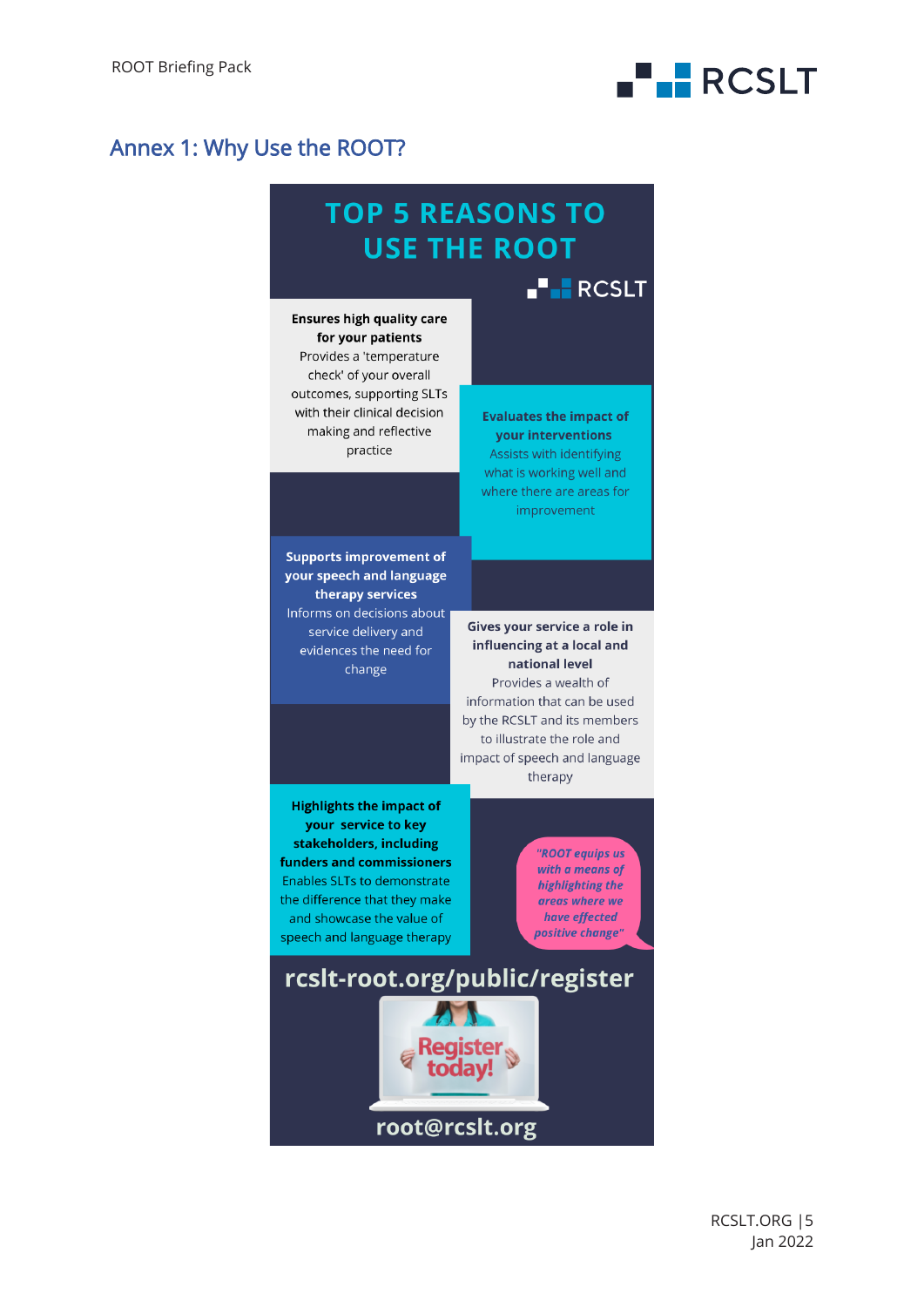

## Annex 2: The RCSLT Outcomes Programme and Proof of Concept Pilot

In 2013, RCSLT members devised a list of criteria to identify an existing outcome measurement tool to enable comparable, valid and reliable data to be gathered from across the profession. Over 60 outcome measures, frameworks and systems commonly used by speech and language therapists (SLTs) were appraised against this set of criteria. Therapy Outcome Measures for Rehabilitation Professionals (Enderby, John and Petheram  $2006$ <sup>1</sup> was selected as the 'best fit'.

TOMs scales address dimensions of an individual in line with the International Classification of Functioning, Disability and Health (WHO, 2007).

- Impairment the severity of the presenting difficulty/condition
- Activity the impact of the difficulty on the individual's level of independence
- Participation impact on levels of social engagement and autonomy

Additionally, TOMs looks at the individual's well-being and the carer's well-being where appropriate. Each dimension is rated by the therapist (preferably in consultation with the individual and /or family) on an 11-point ordinal scale with six defined descriptors, ranging from 0 (worst case scenario), to 5 (best possible presentation).

The adoption of TOMs by the speech and language therapy profession was acknowledged to be an 'opt-in' process, enabling members to monitor local performance as well as contributing to a national dataset that could potentially be used for benchmarking and promoting the role and the impact of the profession.

In 2015, the RCSLT Board of Trustees approved the development of a proof of concept online tool to support collection of TOMs data. The RCSLT Online Outcome Tool was developed using feedback from RCSLT members using an approach known as Agile, in which the software is developed in stages gathering feedback from users in services and using it to shape the next iteration of the development.

Twelve SLT teams/services from across the UK piloted the ROOT. Following an evaluation of the pilot, the RCSLT Board of Trustees approved a phased roll-out of the use of the ROOT more widely across the profession in July 2017.

• Enderby P, John A. Therapy Outcome Measure User Guide. Croydon: J & R Press Ltd; 2019.

<sup>&</sup>lt;sup>1</sup> Third edition and User Guide now available:

<sup>•</sup> Enderby P, John A. Therapy outcome measures for rehabilitation professionals, Third Edition. Guildford: J&R Press Ltd; 2015.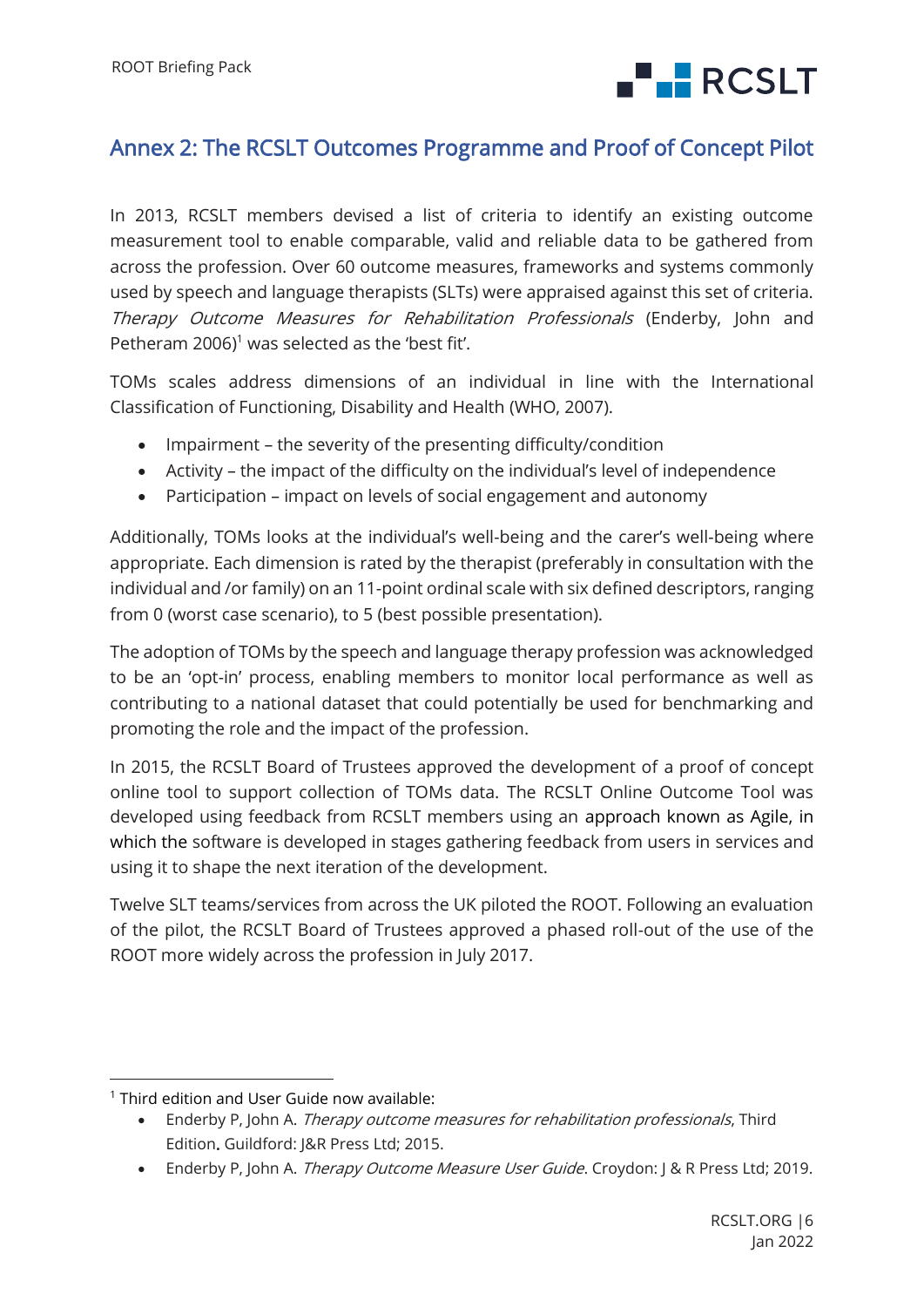

More information about the ROOT is available on the RCSLT webpages: [https://www.rcslt.org/speech-and-language-therapy/guidance-for-delivering-slt](https://www.rcslt.org/speech-and-language-therapy/guidance-for-delivering-slt-services/outcome-measurement/outcome-tool-overview)[services/outcome-measurement/outcome-tool-overview](https://www.rcslt.org/speech-and-language-therapy/guidance-for-delivering-slt-services/outcome-measurement/outcome-tool-overview)

### References

Enderby P, John A, Petheram B. Therapy outcome measures for rehabilitation professionals, Second edition. London: Wiley 2006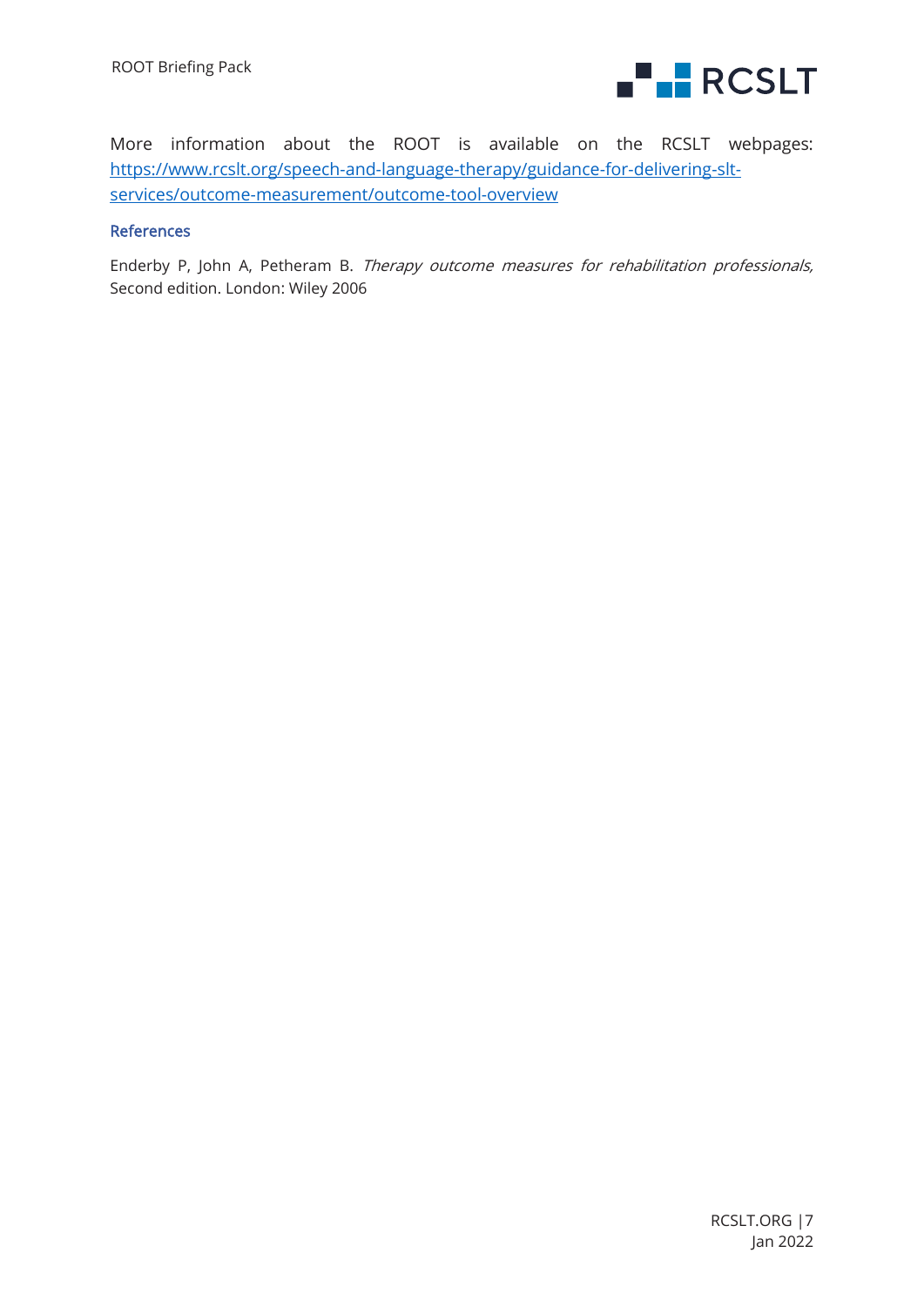

## Annex 3: Sample reports generated by the ROOT showing individual service users' outcomes over time



Sample report 1: TOMs scores at the start and the end of the episode of care for an individual service user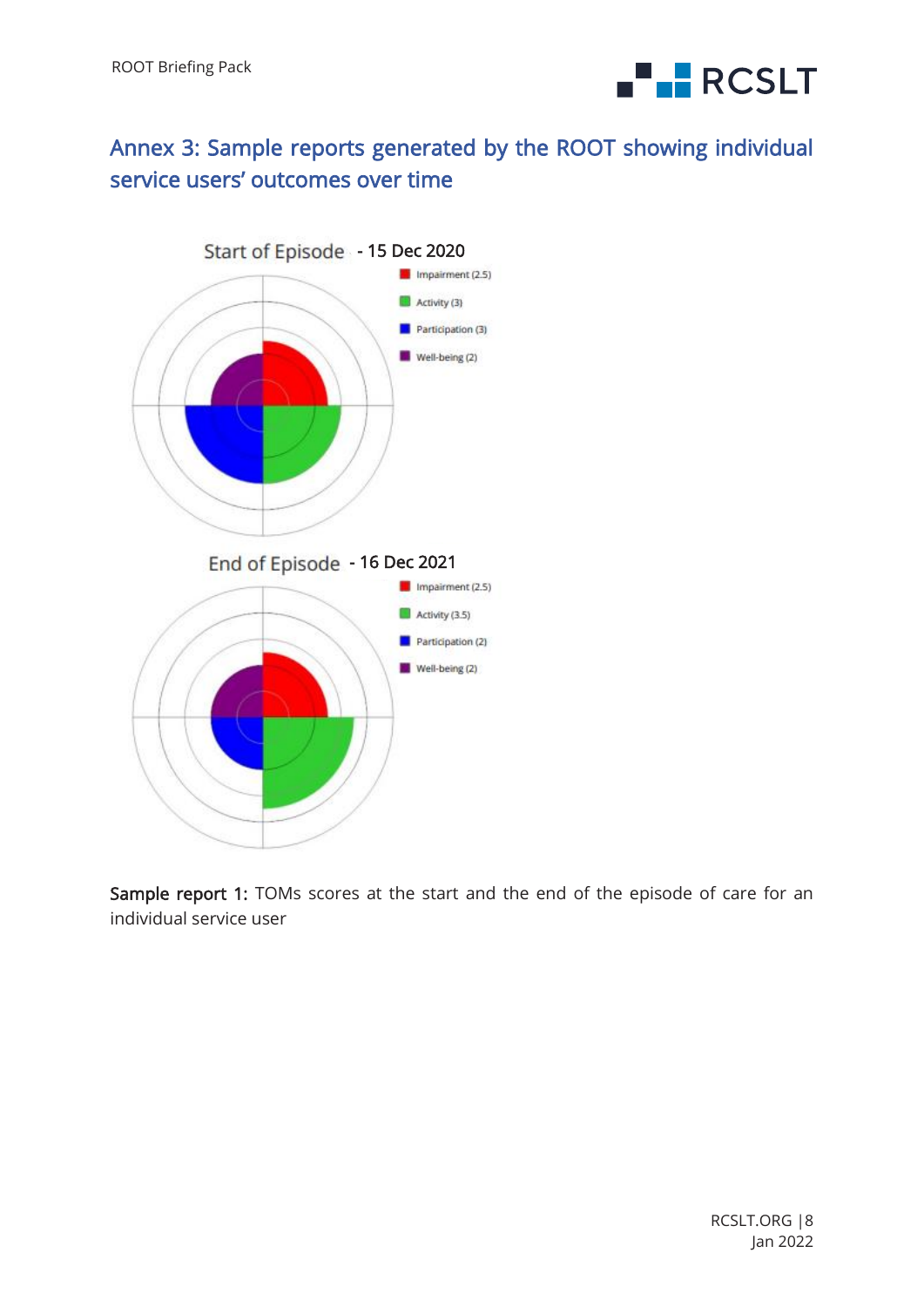



Sample report 2: Change in the TOMs scores between the start and the end of the episode of care for an individual service user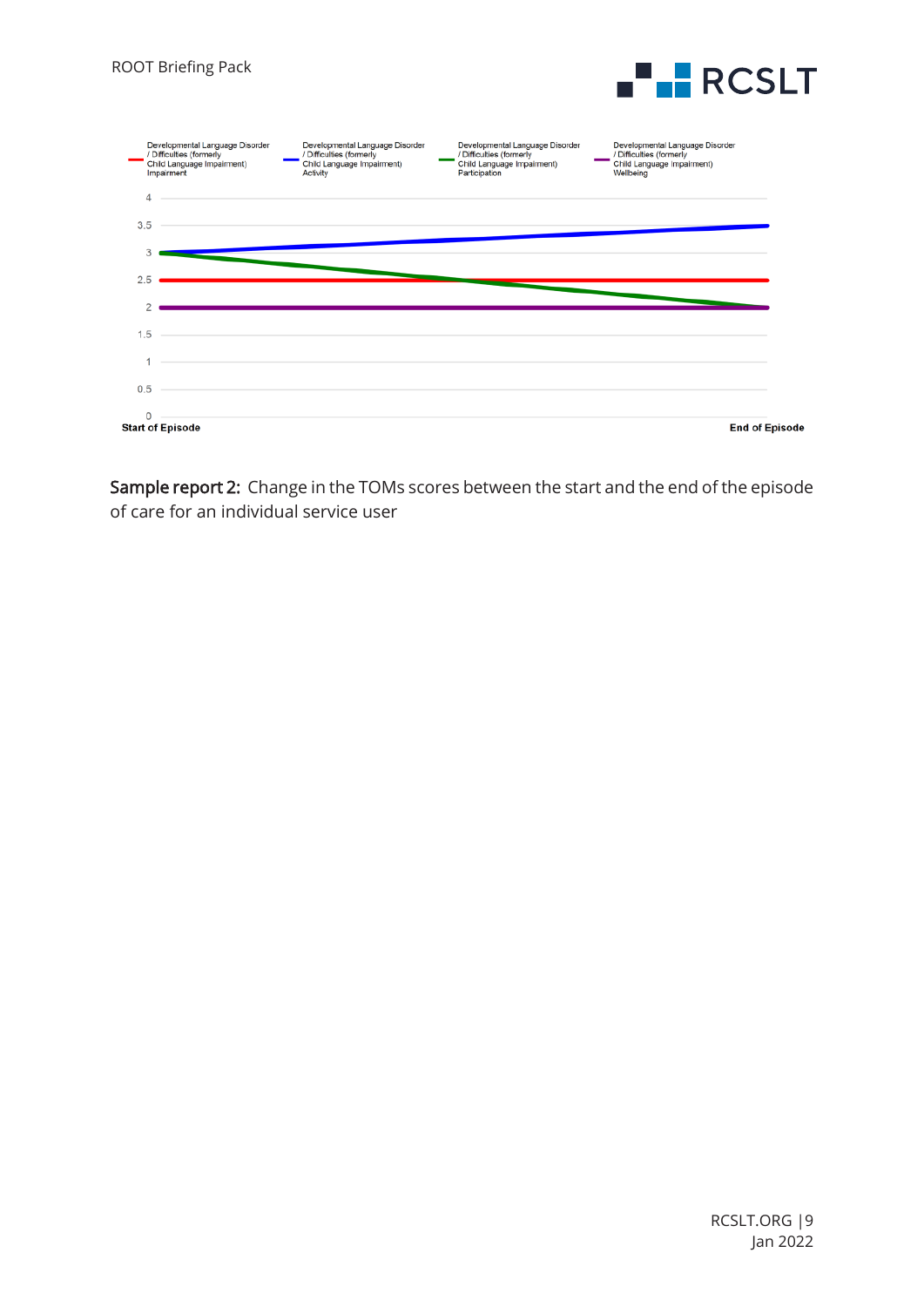

## Annex 4: Aggregated reports on service users' outcomes generated by the ROOT

|                                                             |                 |                | <b>Impairment</b> |       | <b>Activity</b> | Participation |        | Wellbeing |        | <b>Carer Wellbeing</b> |        |  |
|-------------------------------------------------------------|-----------------|----------------|-------------------|-------|-----------------|---------------|--------|-----------|--------|------------------------|--------|--|
|                                                             | <b>Movement</b> | #              | %                 | #     | $\%$            | #             | $\%$   | #         | $\%$   | #                      | %      |  |
|                                                             | Episodes        | 513            |                   |       | 513             |               | 503    |           | 500    | 106                    |        |  |
|                                                             | <b>Down</b>     | $\overline{7}$ | 1.36%             | 9     | 1.75%           | 14            | 2.78%  | 11        | 2.2%   | 6                      | 5.66%  |  |
|                                                             | <b>Same</b>     | 123            | 23.98%            | 121   | 23.59%          | 149           | 29.62% | 141       | 28.2%  | 20                     | 18.87% |  |
|                                                             | Up              | 383            | 74.66%            | 383   | 74.66%          | 340           | 67.59% | 348       | 69.6%  | 80                     | 75.47% |  |
| Episodes: (513)<br>Patients: (504)                          |                 |                |                   |       |                 |               |        |           |        |                        |        |  |
|                                                             | Episodes        |                | 51268             |       | 51268           |               | 41638  |           | 41244  |                        | 10722  |  |
| <b>ROOT Total</b><br>Episodes: (51268)<br>Patients: (44042) | Down            | 3007           | 5.87%             | 3121  | 6.09%           | 2381          | 5.72%  | 2426      | 5.88%  | 320                    | 2.98%  |  |
|                                                             | <b>Same</b>     | 21802          | 42.53%            | 20048 | 39.1%           | 19651         | 47.19% | 17470     | 42.36% | 3806                   | 35.5%  |  |
|                                                             | Up              | 26459          | 51.61%            | 28099 | 54.81%          | 19606         | 47.09% | 21348     | 51.76% | 6596                   | 61.52% |  |
|                                                             |                 |                |                   |       |                 |               |        |           |        |                        |        |  |

Sample report 1: Change in TOMs scores between initial and final ratings across each domain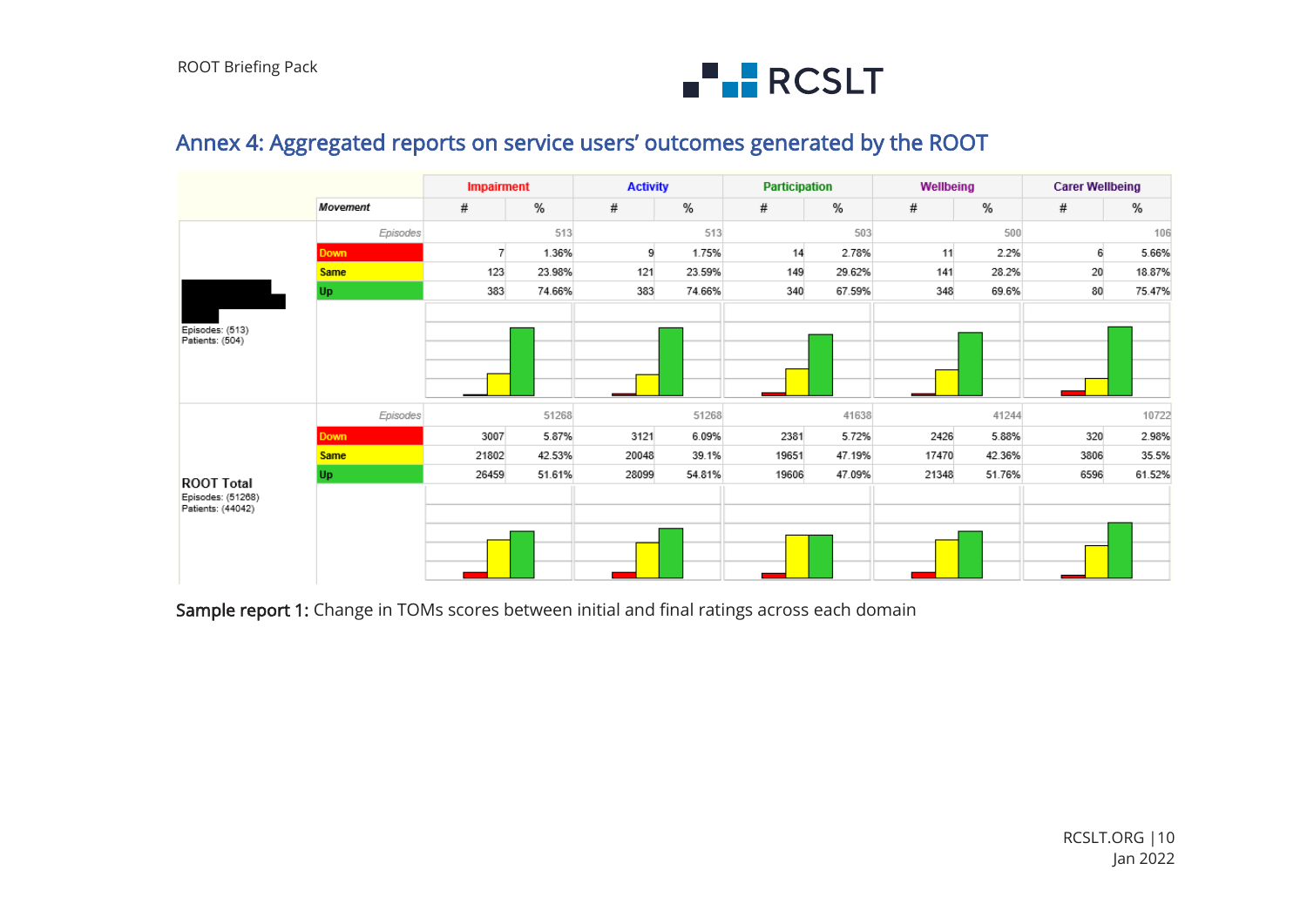

|                                                                            |                 | <b>Impairment</b> |      |                | <b>Activity</b> |                |                | <b>Participation</b> |                |                | <b>Wellbeing</b> |                |                | Carer<br><b>Wellbeing</b> |                |                |
|----------------------------------------------------------------------------|-----------------|-------------------|------|----------------|-----------------|----------------|----------------|----------------------|----------------|----------------|------------------|----------------|----------------|---------------------------|----------------|----------------|
|                                                                            | Average<br>Type | Start             | End  | Change         | <b>Start</b>    | End            | Change         | <b>Start</b>         | End            | Change         | Start            | End            | Change         | Start                     | End            | Change         |
| <b>All Toms Scales</b><br>Episodes: (513)                                  | Mean            | 2.71              | 3.93 | 1.24           | 2.69            | 3.88           | 1.23           | 3.11                 | 3.99           | 0.93           | 3.29             | 4.23           | 0.98           | 3.32                      | 4.53           | 1.54           |
| Patients: (504)                                                            | Median          | 3                 | 4    | 1              | 3               | 4              | 1              | 3.5                  | 4.5            | 1              | 3.5              | 4.5            | $\overline{1}$ | 3                         | 5              | 2              |
| Aphasia/Dysphasia<br>Episodes: (35)                                        | Mean            | 1.99              | 2.77 | 0.82           | 2               | 2.84           | 0.9            | 2.1                  | 2.86           | 0.81           | 3.05             | 3.78           | 0.84           | 2.25                      | 4.17           | $\overline{2}$ |
| Patients: (35)                                                             | Median          | $\overline{2}$    | 3    | 1              | 2               | 3              | 1              | $\overline{2}$       | 3              | 1              | 3.5              | $\overline{4}$ | 0.5            | 2.25                      | $\overline{4}$ | 1.75           |
| <b>Articulation Disorder</b><br>Episodes: (1)                              | Mean            | 4                 | 5    | 1              | 4               | 5              | 1              | 4                    | 5              | $\mathbf{1}$   | 3                | 5              | $\overline{2}$ | 2                         | 5              | 3              |
| Patients: (1)                                                              | Median          | 14                | 5    | $\mathbf{1}$   | 4               | 5              | 1              | 4                    | 5              | $\mathbf{1}$   | 3                | 5              | $\overline{2}$ | 2                         | 5              | 3              |
| <b>Auditory</b>                                                            | Mean            | l0                | 0    | $\overline{0}$ | l0              | $\overline{0}$ | $\overline{0}$ |                      | $\overline{1}$ |                | $\overline{2}$   | $\overline{2}$ | 0              | 1                         | 1.5            | 0.5            |
| Impairment/Deafness/Partially<br>Hearing<br>Episodes: (1)<br>Patients: (1) | Median          | 10                | 0    | $\overline{0}$ | O               | $\overline{0}$ | 0              |                      | $\overline{1}$ |                | $\overline{2}$   | 2              | 0              | 11                        | 1.5            | 0.5            |
| <b>Autistic Spectrum Disorder</b><br>Episodes: (4)                         | Mean            | 1.63              | 2.13 | 0.5            | 2               | 2.38           | 0.38           | 2.25                 | 2.5            | 0.25           | 2.13             | 3.13           | $\overline{1}$ |                           |                |                |
| Patients: (4)                                                              | Median          | 1.5               | 2.25 | 0.75           | 2               | 2.5            | 0.5            | 2.5                  | 2.5            | 0              | 2.25             | 3              | 0.75           |                           |                |                |
| Cognition<br>Episodes: (1)                                                 | Mean            | 0.5               | 0.5  | $\overline{0}$ | O               | 0              | $\overline{0}$ | O.                   | $\overline{0}$ | $\overline{0}$ | O.               | 0              | 0              | 1                         | 1              | 0              |
| Patients: (1)                                                              | Median          | 0.5               | 0.5  | $\overline{0}$ | l0              | $\bf{0}$       | $\overline{0}$ | O                    | $\overline{0}$ | $\mathbf 0$    | l0.              | $\overline{0}$ | 0              | 1                         | 1              | 0              |
| <b>Core Scale</b><br>Episodes: (3)                                         | Mean            | 3                 | 4.5  | 1.5            | 2.33            | 4.17           | 1.83           | 2.33                 | 4.17           | 1.83           | 2.5              | 4.33           | 1.83           |                           |                |                |
| Patients: (3)                                                              | Median          | 3.5               | 4.5  | 1              | 3               | 4              | 1              | 2                    | $\overline{4}$ | $\overline{2}$ | 2                | 4              | 2              |                           |                |                |

Sample report 2: Average change in TOMs scores between initial and final rating across each domain of the TOMs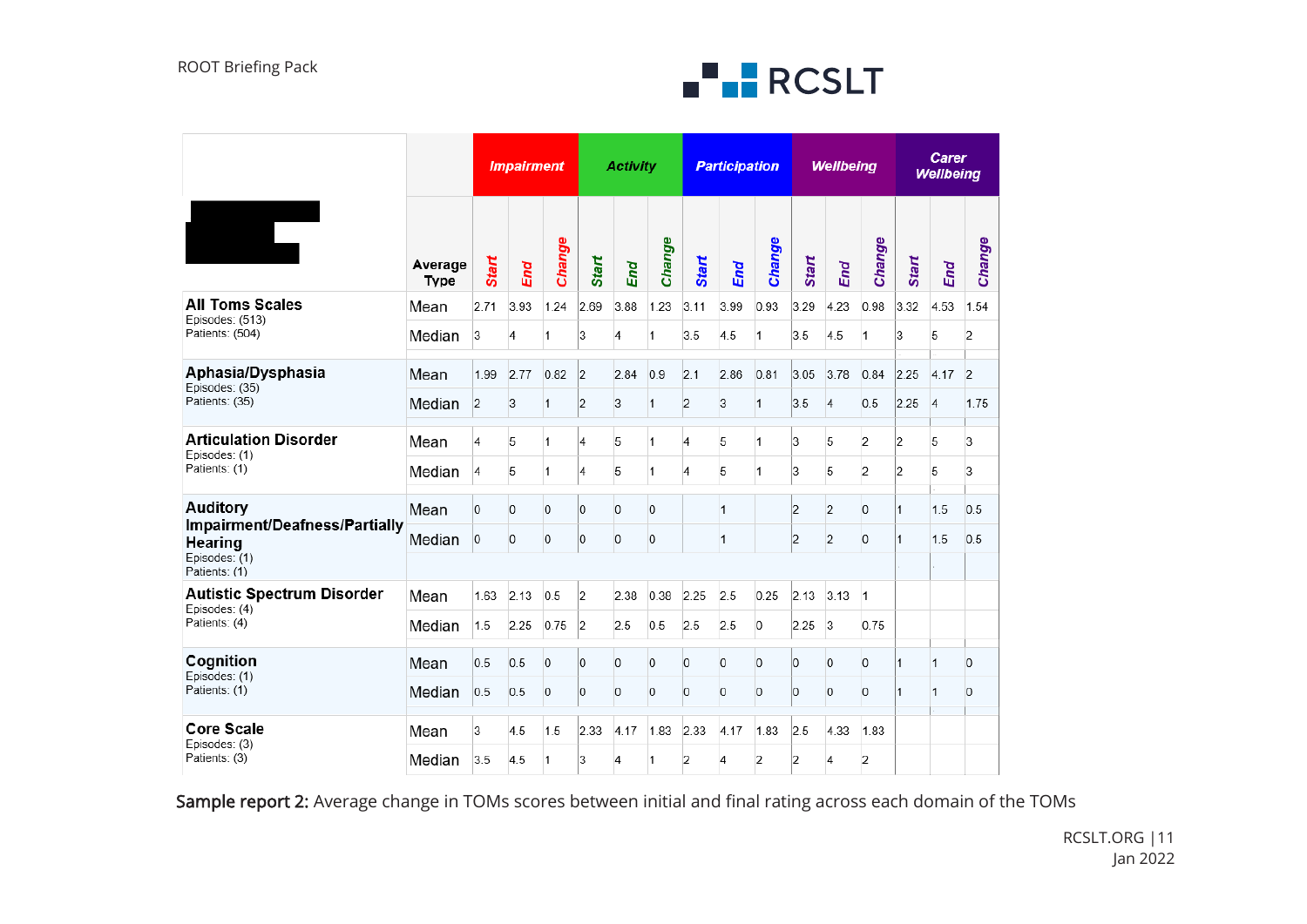



Sample report 3: Change in TOMs scores between initial and final ratings across each domain